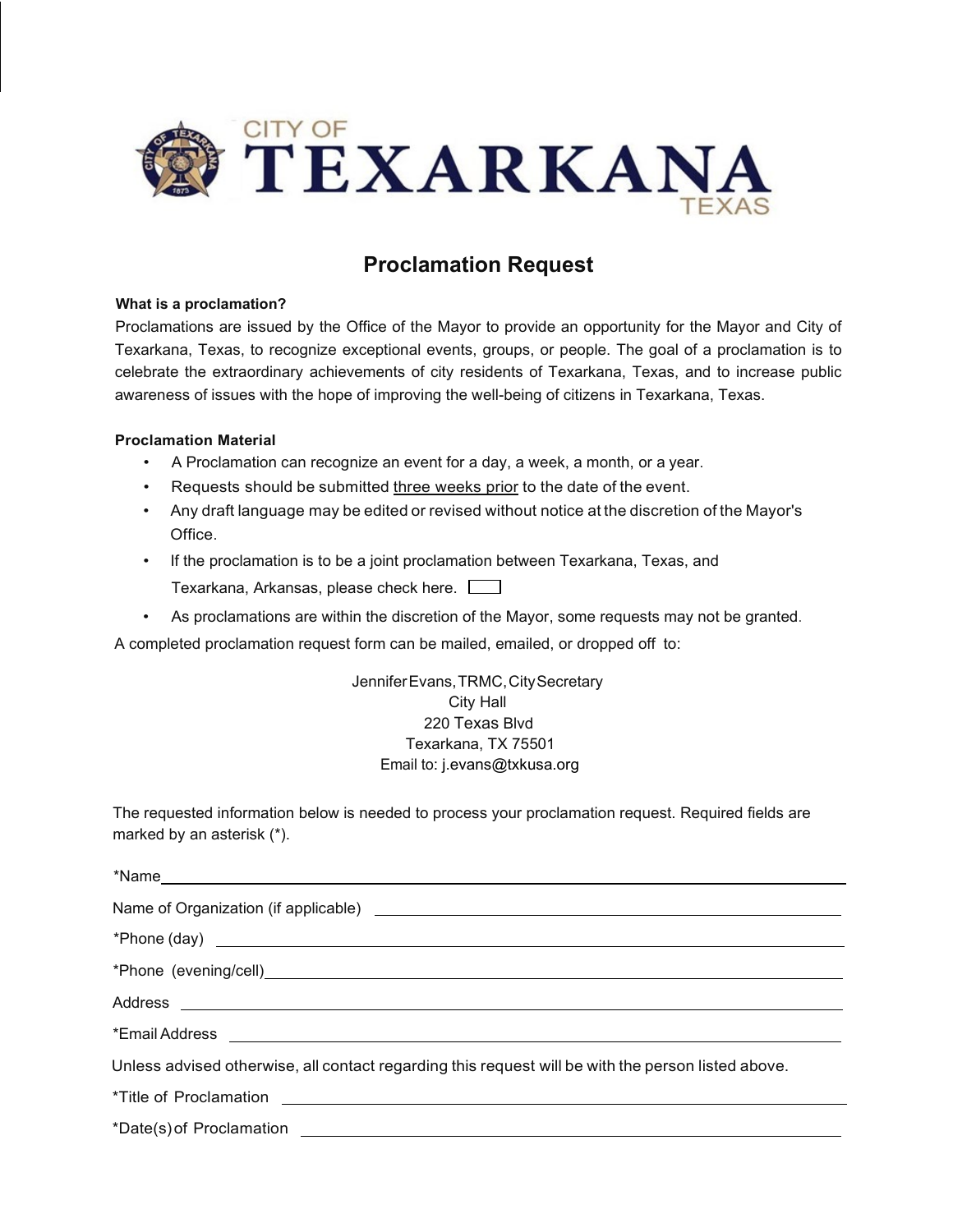**Requirements of Proclamation** - The requester is responsible for providing **all** content, language and information needed as the proclamation is designed to capture your intent. The information should consist of specific data such as, detailed background information and purpose of the proclamation. The draft information submitted must be in the form of "Whereas" statements. **(Please see guidelines and examples of proclamations attached.)** The information will be formatted to fit on a one-page 8.5 X 14 document. Information may be edited for formatting purposes. Failure to provide "Whereas" information may result in the delay of processing the proclamation or denial of preparing the proclamation.

**Select a preferred option for receiving:**

Presentation at Council Meeting - Desired date\_\_\_\_\_\_\_\_\_\_\_\_\_\_\_\_ Alternate date \_\_\_\_\_\_\_\_\_

(Council meetings are normally held on the  $2^{nd}$  and  $4^{th}$  Mondays of each month at 6:00 p.m. and proclamations are presented in the earlier part of the meeting).

**\_\_\_\_\_\_\_\_\_\_\_\_\_\_\_\_\_\_\_\_\_\_\_\_\_\_\_\_\_\_\_\_\_\_\_\_\_\_\_\_\_\_\_\_\_\_\_\_\_\_\_\_\_\_\_\_\_\_\_\_\_\_\_\_\_\_\_\_\_\_\_\_\_\_\_\_\_\_\_\_\_\_\_\_\_\_\_\_\_\_\_\_\_\_\_\_\_\_\_\_\_\_\_\_\_\_\_\_\_\_\_\_\_\_\_\_\_\_\_\_**

Presentation in person by the Mayor or designee. Please provide date, time  $\&$  location of event.

Pick-up at City Hall, 220 Texas Blvd, Texarkana, Texas.

The Mayor's Office will try to honor your request for a presentation at a City Council meeting or a presentation in person, but certain dates may not be available due to the Mayor's schedule, other prior commitments, or reasons of the Mayor or designee. The Mayor's Office will contact you regarding coordination of the presentation.

# **Other Recognitions**

Other forms of recognition from the Mayor's Office can be requested such as: special greetings, welcome speeches, certificates of recognition, etc. These recognitions shall be used to honor special events or individuals within the City of Texarkana, Texas. These may include special conventions, community celebrations, welcome activities, award ceremonies, graduations, and other like events. The Mayor's Office asks that requests for other recognitions be submitted two weeks prior to the due date for consideration. Thank you. (051321)